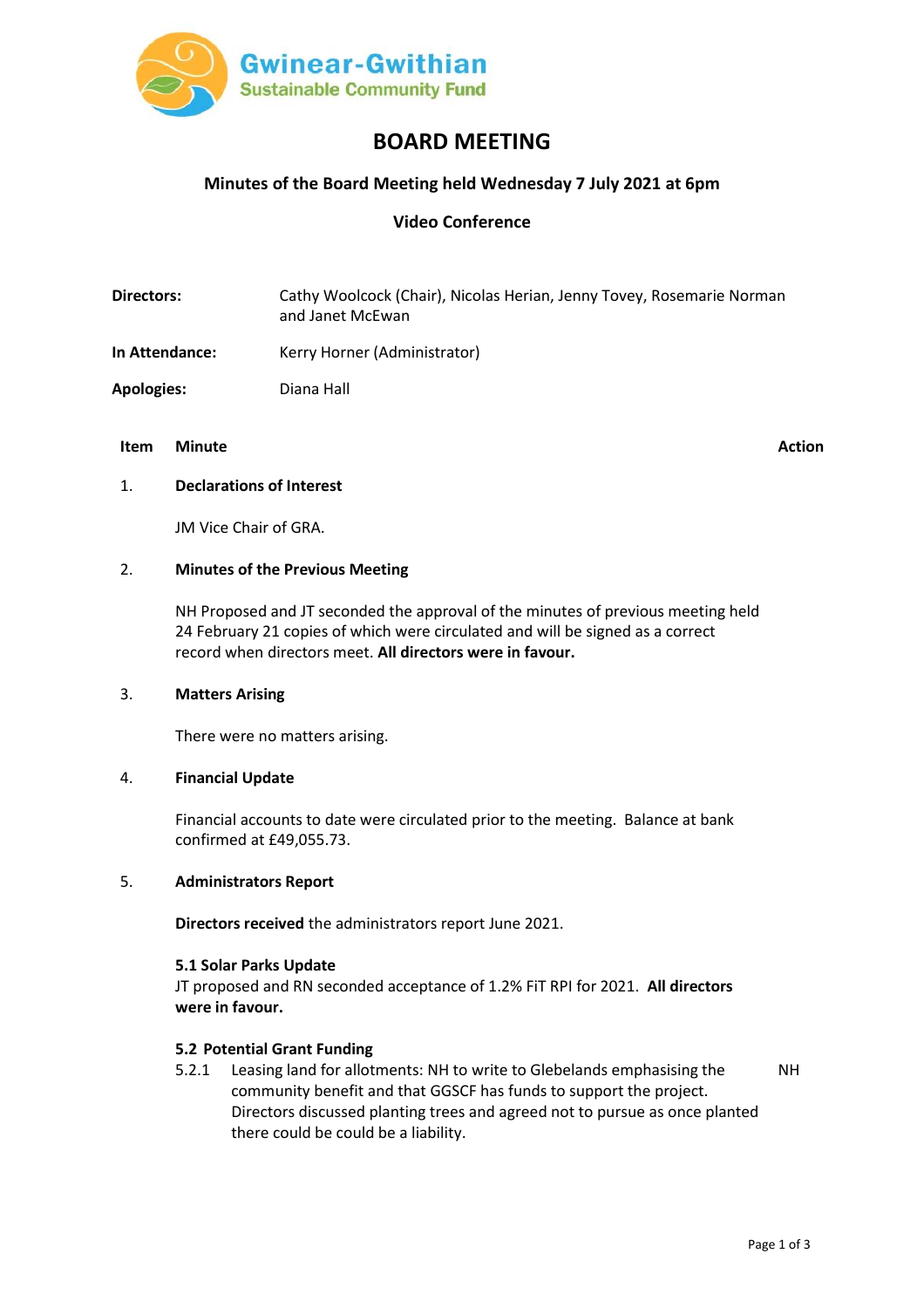5.2.2 Community bus for doctors and community group visits: JT to approach the parish clerk. JT

## **5.3 Awarded Grants Update**

5.3.1 Gwinear Primary Outdoor Area Phase II. Project Complete. Plaque distributed. End of grant form received and attached. Published on website. 5.3.2 Connor Downs and Gwithian WI access to mobility ramp, £1380. Plaque distributed. Awaiting photos before adding to website.

5.3.3 Hall for Gwinear £15,000 match funding. Plaque distributed. Awaiting end of grant form and photos.

5.3.4 Hayle Memory Café rent. £1,200 funds transferred. Logo forwarded. Awaiting end of grant form and photos.

5.3.5 Gwithian Green Replacement Bridge. £13,000 funds transferred. Plaque distributed. Project not yet complete.

5.3.6 Wall Village Hall Vestry Roof Replacement. £14,300 funds transferred. Plaque distributed. Project not yet complete.

5.3.7 Connor Downs Academy Play Area. £24,000 funds transferred. Plaque distributed. Project not yet complete. CW/JT will attend the opening on 12 July at 4.30pm.

## 6. **Sponsorship of Duchy College Student at Rosewarne**

NH has been in correspondence with Louise Danks at the Duchy College Rosewarne. Directors stated that Stoke Climsland would also be considered and that ideally the student would come from the Gwithian Gwinear catchment. Directors will discuss should there be more than one student. The 18years+ student would be asked to produce an annual report on their studies which would be added to the website. NH will continue with discussions and keep directors advised.

NH

JM joined at 18.28

## 7. **Grant Applications**

## **7.1 Gwithian Residents Association – Dick Goodere at 6.30pm**

Application for Gwithian Green Information Panel at £1,278. The company chosen to produce the panel can use the existing artwork and add GGSCF logo. Feedback from a survey suggested customers are aged 11+ and are interested in a panel which contains a lot of information rather than a younger interactive panel. The panel will be updated including information on the Silver Studded Blue and the extremely rare Micro Moth. DG thanked directors for the additional funds received in February 21, the extra funds enabled volunteers to lay a gravel path to the stream to reduce flooding. DG left at 6.44pm.

**Recommendation:** Directors noted the need to upgrade the board for educational and tourist purposes. JT proposed and RN seconded approval of £1,278. **All directors were in favour.** *Conflict of interest JM vote abstention.*

## **7.2 Gwithian Chapel Ltd – Fred Thomas at 6.45pm**

Application for Gwithian Chapel branding and website design at £2,700. The community project has raised £64K funds over a period of 2 years for the renovation from heritage and Methodist fundraisers and 10% from county. The